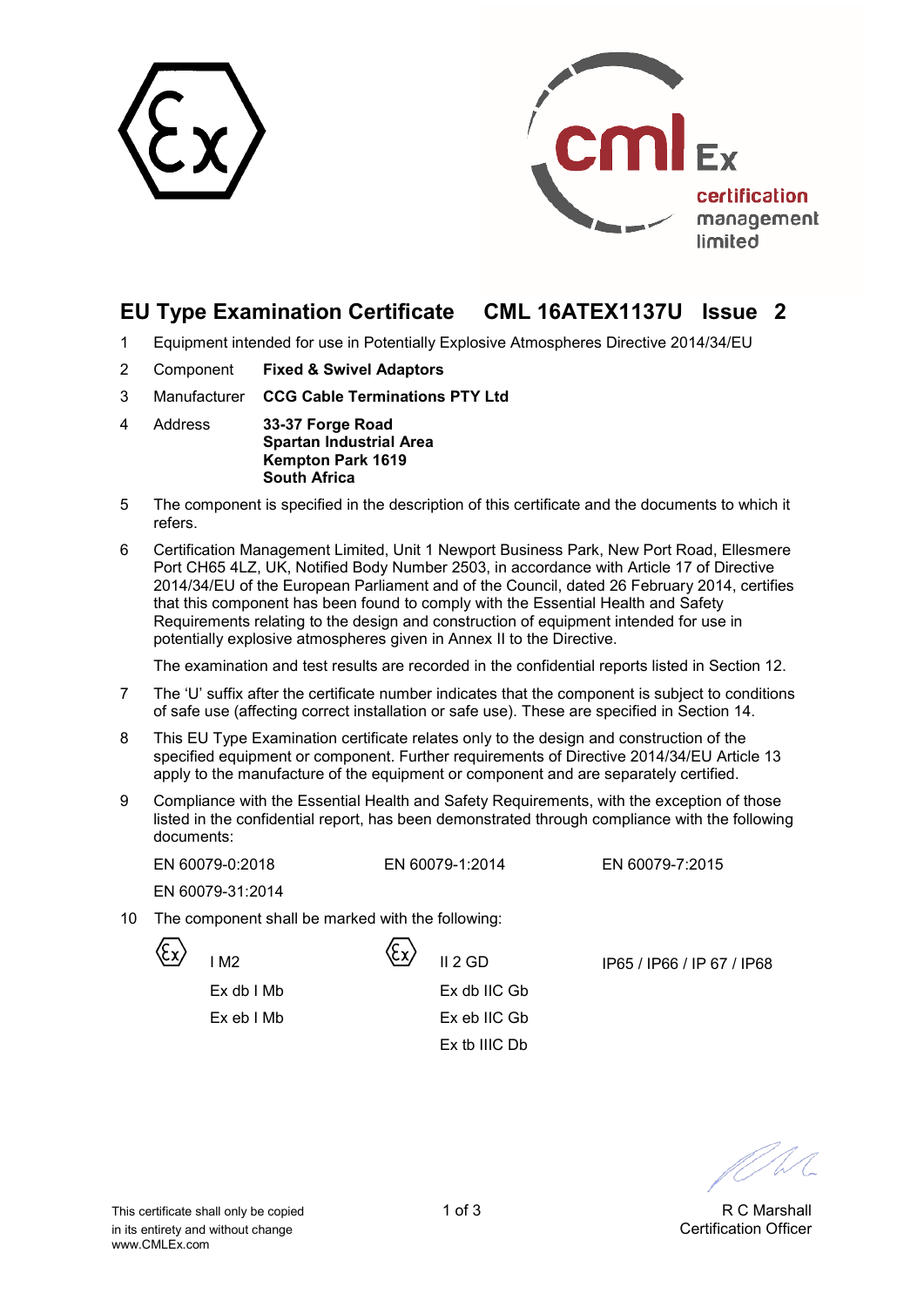



# **11 Description**

The Fixed & Swivel Adapters are manufactured from brass with a male threaded portion at one end and a female at the other.

They are intended for use where space is limited and there may not be room to fit a gland and cable in the conventional manner. They are intended for fitting to a threaded or plain hole (Ex eb applications only) when they are secured using a locknut. The swivel adaptor allows repositioning to align the cable in the desired direction when the adapter is fully tightened.

The fixed adapters are available with metric, NPT, BSPP or BSPT male and female threads with the female threads the same size as, or any size smaller than, the male thread.

The swivel adaptors are available with metric or BSPP male threads and either metric, NPT, BSPP or BSPT female threads the same size as, or any size smaller than, the male thread.

On the 'T' and 'Y' adaptors the female threads do not need to be the same size as each other.

### **Design Options:**

- 90° Elbow Adapters
- 'T' Adapters
- 'Y' Adaptors

#### **Variation 1**

This variation introduces the following modifications:

- i. To include 'T' and 'Y' Adaptor versions.
- ii. To update approval to EN 60079-0:2018 standard.

#### **12 Certificate history and evaluation reports**

| <b>Issue</b> | <b>Date</b> | <b>Associated report</b> | <b>Notes</b>                                 |  |  |
|--------------|-------------|--------------------------|----------------------------------------------|--|--|
|              | 09 Jul 2016 | R1305A/00                | Issue of prime certificate                   |  |  |
|              | 16 Sep 2016 | $\overline{\phantom{0}}$ | Addition of IP rating to certificate marking |  |  |
|              | 04 Sep 2018 | R11948A/00               | Introduction of Variation 1                  |  |  |

Note: Drawings that describe the equipment or component are listed in the Annex.

### **13 Conditions of Manufacture**

None.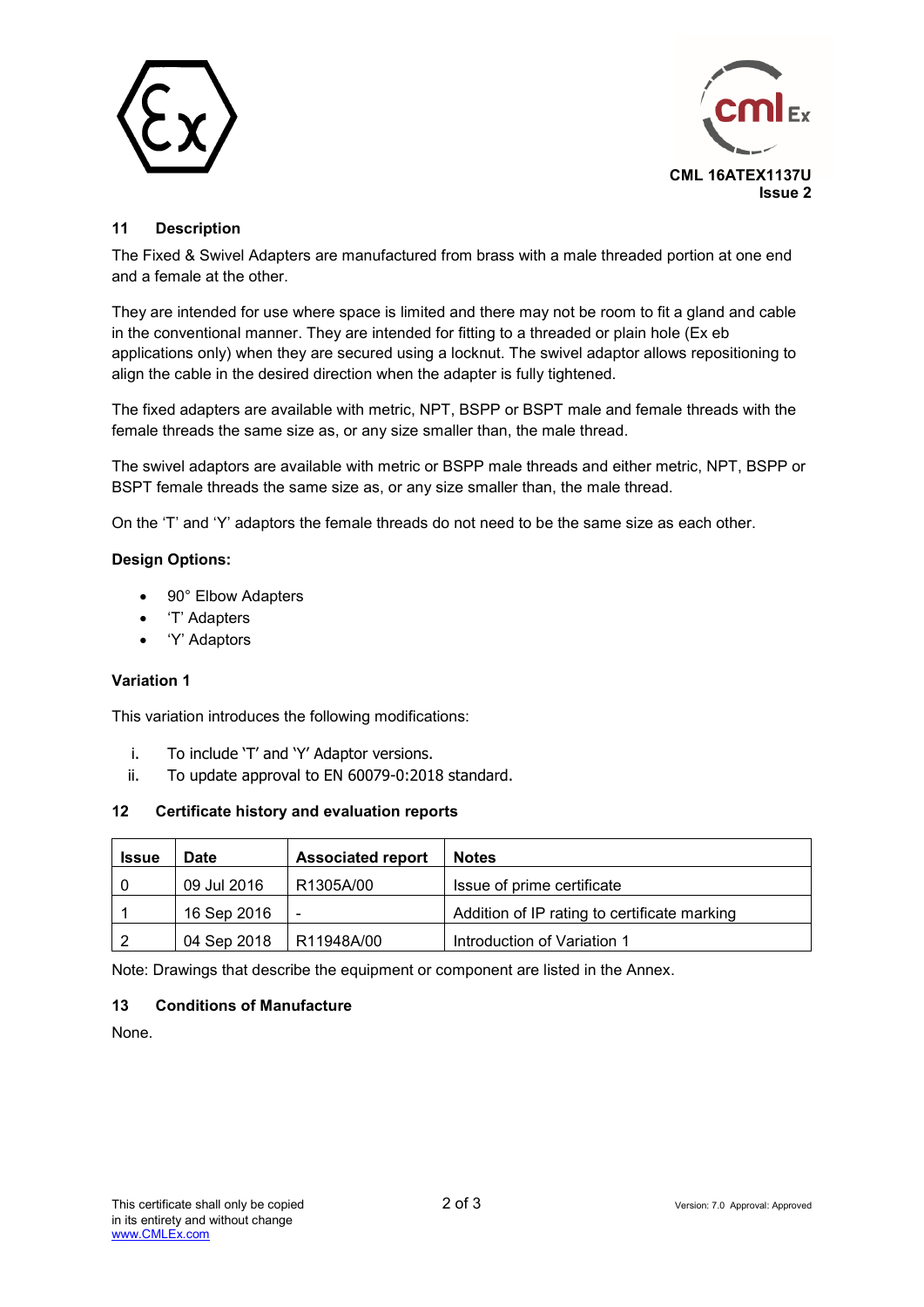



# **14 Special Conditions for Safe Use (Conditions of Certification)**

The following conditions relate to safe installation and/or use of the equipment.

- i. All adaptors are rated IP65 for any sealing arrangement. If an IP rating of IP66/67/68 is required, the supplied sealing washer shall be used.
- ii. A service temperature of -20°C to +95°C shall not be exceeded when a HDPE sealing washer is utilised.
- iii. A service temperature of -60°C to +160°C shall not be exceeded when a PTFE sealing washer is utilised.